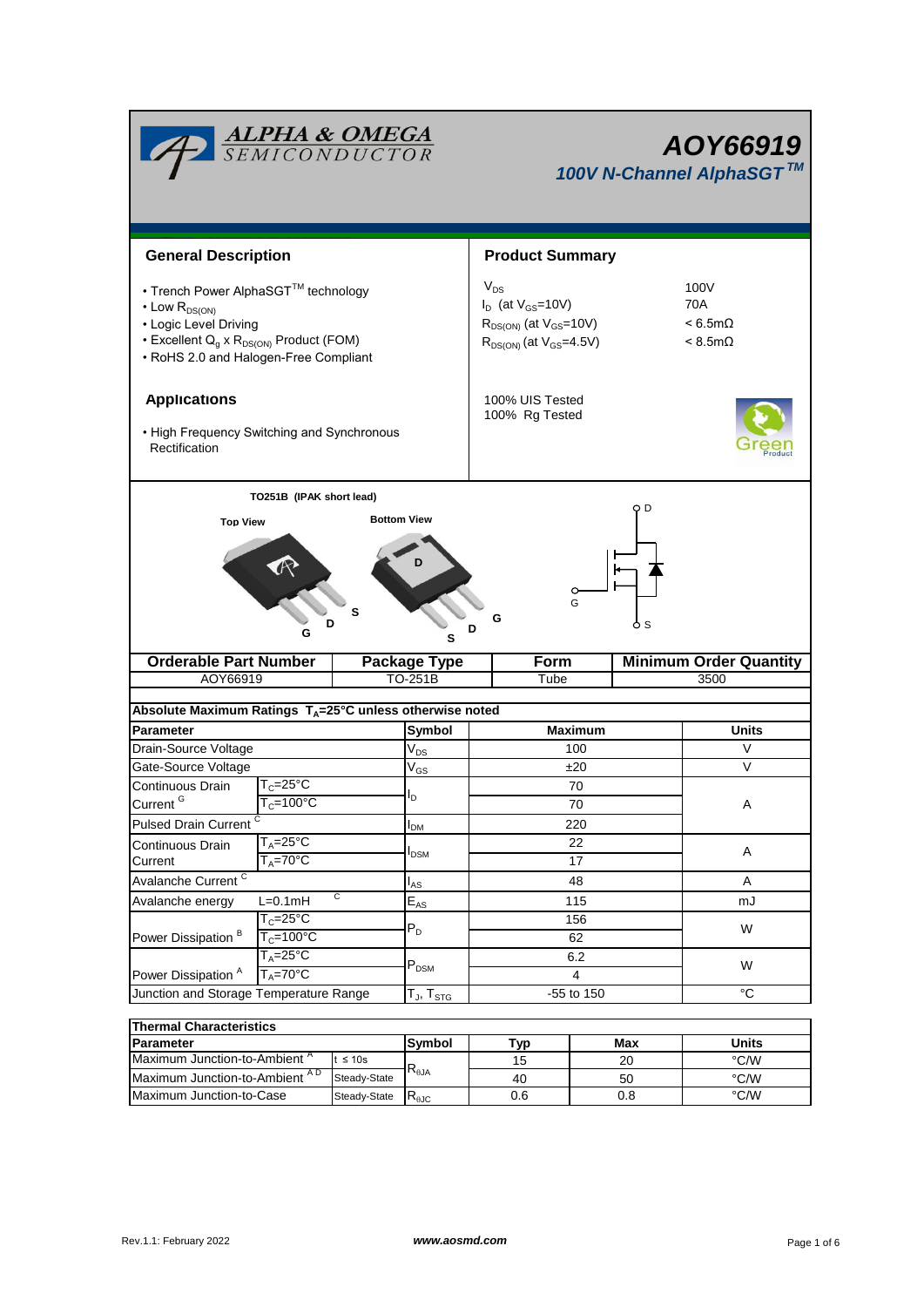

## **Electrical Characteristics (TJ=25°C unless otherwise noted)**

| <b>Symbol</b>                          | Parameter                                                   | <b>Conditions</b>                                                                       |                                | Min  | <b>Typ</b>     | <b>Max</b>   | <b>Units</b> |  |  |  |  |  |
|----------------------------------------|-------------------------------------------------------------|-----------------------------------------------------------------------------------------|--------------------------------|------|----------------|--------------|--------------|--|--|--|--|--|
| <b>STATIC PARAMETERS</b>               |                                                             |                                                                                         |                                |      |                |              |              |  |  |  |  |  |
| $BV_{\underline{DSS}}$                 | Drain-Source Breakdown Voltage                              | $I_D = 250 \mu A$ , $V_{GS} = 0V$                                                       |                                | 100  |                |              | $\vee$       |  |  |  |  |  |
| $I_{DSS}$                              | Zero Gate Voltage Drain Current                             | V <sub>DS</sub> =100V, V <sub>GS</sub> =0V                                              |                                |      |                | 1            |              |  |  |  |  |  |
|                                        |                                                             |                                                                                         | $T_i = 55^{\circ}C$            |      |                | 5            | μA           |  |  |  |  |  |
| $\mathsf{I}_{\mathsf{GSS}}$            | Gate-Body leakage current                                   | $\overline{V_{DS}}$ =0V, V <sub>GS</sub> =±20V                                          |                                |      |                | ±100         | nA           |  |  |  |  |  |
| $\mathsf{V}_{\mathsf{GS(th)}}$         | Gate Threshold Voltage                                      | $V_{DS} = V_{GS}$ , $I_D = 250 \mu A$                                                   |                                | 1.5  | $\overline{2}$ | 2.6          | $\vee$       |  |  |  |  |  |
| $R_{DS(ON)}$                           | Static Drain-Source On-Resistance                           | $V_{GS}$ =10V, $I_{D}$ =20A                                                             |                                |      | 5.2            | 6.5          | $m\Omega$    |  |  |  |  |  |
|                                        |                                                             |                                                                                         | $T_{\parallel} = 125^{\circ}C$ |      | 9.5            | 11.5         |              |  |  |  |  |  |
|                                        |                                                             | V <sub>GS</sub> =4.5V, I <sub>D</sub> =20A                                              |                                |      | 6.5            | 8.5          | $m\Omega$    |  |  |  |  |  |
| $g_{FS}$                               | $V_{DS}$ =5V, $I_D$ =20A<br><b>Forward Transconductance</b> |                                                                                         |                                |      | 88             |              | S            |  |  |  |  |  |
| $V_{SD}$                               | Diode Forward Voltage                                       | $IS=1A, VGS=0V$                                                                         |                                |      | 0.7            | $\mathbf{1}$ | $\vee$       |  |  |  |  |  |
| Ιs                                     | Maximum Body-Diode Continuous Current G                     |                                                                                         |                                | 70   | Α              |              |              |  |  |  |  |  |
|                                        | <b>DYNAMIC PARAMETERS</b>                                   |                                                                                         |                                |      |                |              |              |  |  |  |  |  |
| $C_{\text{iss}}$                       | Input Capacitance                                           |                                                                                         |                                | 3420 |                | pF           |              |  |  |  |  |  |
| $C_{\rm oss}$                          | Output Capacitance                                          | V <sub>GS</sub> =0V, V <sub>DS</sub> =50V, f=1MHz                                       |                                |      | 790            |              | pF           |  |  |  |  |  |
| $C_{\rm rss}$                          | Reverse Transfer Capacitance                                |                                                                                         |                                | 14   |                | pF           |              |  |  |  |  |  |
| $R_{g}$                                | Gate resistance                                             | $f=1$ MHz                                                                               |                                | 0.8  | 1.7            | 2.7          | Ω            |  |  |  |  |  |
|                                        | <b>SWITCHING PARAMETERS</b>                                 |                                                                                         |                                |      |                |              |              |  |  |  |  |  |
| Q <sub>g</sub> (10V)                   | <b>Total Gate Charge</b>                                    |                                                                                         |                                |      | 47             | 66           | nC           |  |  |  |  |  |
| $Q_g(4.5V)$                            | Total Gate Charge                                           |                                                                                         |                                | 22   | 31             | nC           |              |  |  |  |  |  |
| $\mathsf{Q}_{\text{gs}}$               | Gate Source Charge                                          | $V_{GS}$ =10V, $V_{DS}$ =50V, $I_{D}$ =20A                                              |                                |      | 10             |              | nC           |  |  |  |  |  |
| $\mathsf{Q}_{\underline{\mathsf{gd}}}$ | Gate Drain Charge                                           |                                                                                         |                                | 5    |                | nC           |              |  |  |  |  |  |
| $Q_{\rm oss}$                          | Output Charge                                               | $V_{GS}$ =0V, $V_{DS}$ =50V                                                             |                                |      | 70             |              | nC           |  |  |  |  |  |
| $t_{D(on)}$                            | Turn-On DelayTime                                           | $V_{GS}$ =10V, $V_{DS}$ =50V, R <sub>L</sub> =2.5 $\Omega$ ,<br>$\rm R_{GEN} = 3\Omega$ |                                |      | 11             |              | ns           |  |  |  |  |  |
| $t_r$                                  | Turn-On Rise Time                                           |                                                                                         |                                |      | 5.5            |              | ns           |  |  |  |  |  |
| $t_{D(off)}$                           | Turn-Off DelayTime                                          |                                                                                         |                                |      | 43             |              | ns           |  |  |  |  |  |
| t <sub>f</sub>                         | <b>Turn-Off Fall Time</b>                                   |                                                                                         |                                | 9.5  |                | ns           |              |  |  |  |  |  |
| $\mathfrak{t}_{\text{rr}}$             | Body Diode Reverse Recovery Time                            | $I_F = 20A$ , di/dt=500A/ $\mu$ s                                                       |                                |      | 36             |              | ns           |  |  |  |  |  |
| $Q_{rr}$                               | Body Diode Reverse Recovery Charge                          | I <sub>F</sub> =20A, di/dt=500A/us                                                      |                                |      | 214            |              | nC           |  |  |  |  |  |

A. The value of R<sub>aJA</sub> is measured with the device mounted on 1in<sup>2</sup> FR-4 board with 2oz. Copper, in a still air environment with T<sub>A</sub> =25°C. The Power dissipation P<sub>DSM</sub> is based on R  $_{0.1A}$  t≤ 10s and the maximum allowed junction temperature of 150°C. The value in any given application depends on the user's specific board design.

B. The power dissipation P<sub>D</sub> is based on T<sub>J(MAX)</sub>=150°C, using junction-to-case thermal resistance, and is more useful in setting the upper<br>dissipation limit for cases where additional heatsinking is used.

C. Single pulse width limited by junction temperature  $T_{J(MAX)}$ =150°C.

D. The  $R_{qJA}$  is the sum of the thermal impedance from junction to case  $R_{qJC}$  and case to ambient.

E. The static characteristics in Figures 1 to 6 are obtained using <300 $\mu$ s pulses, duty cycle 0.5% max.

F. These curves are based on the junction-to-case thermal impedance which is measured with the device mounted to a large heatsink, assuming a<br>maximum junction temperature of T<sub>JMAX)</sub>=150°C. The SOA curve provides a single

G. The maximum current rating is package limited.

H. These tests are performed with the device mounted on 1 in<sup>2</sup> FR-4 board with 2oz. Copper, in a still air environment with T<sub>A</sub>=25°C.

APPLICATIONS OR USES AS CRITICAL COMPONENTS IN LIFE SUPPORT DEVICES OR SYSTEMS ARE NOT AUTHORIZED. AOS DOES NOT ASSUME ANY LIABILITY ARISING OUT OF SUCH APPLICATIONS OR USES OF ITS PRODUCTS. AOS RESERVES THE RIGHT TO MAKE CHANGES TO PRODUCT SPECIFICATIONS WITHOUT NOTICE. IT IS THE RESPONSIBILITY OF THE CUSTOMER TO EVALUATE SUITABILITY OF THE PRODUCT FOR THEIR INTENDED APPLICATION. CUSTOMER SHALL COMPLY WITH APPLICABLE LEGAL REQUIREMENTS, INCLUDING ALL APPLICABLE EXPORT CONTROL RULES, REGULATIONS AND LIMITATIONS.

AOS' products are provided subject to AOS' terms and conditions of sale which are set forth at: http://www.aosmd.com/terms\_and\_conditions\_of\_sale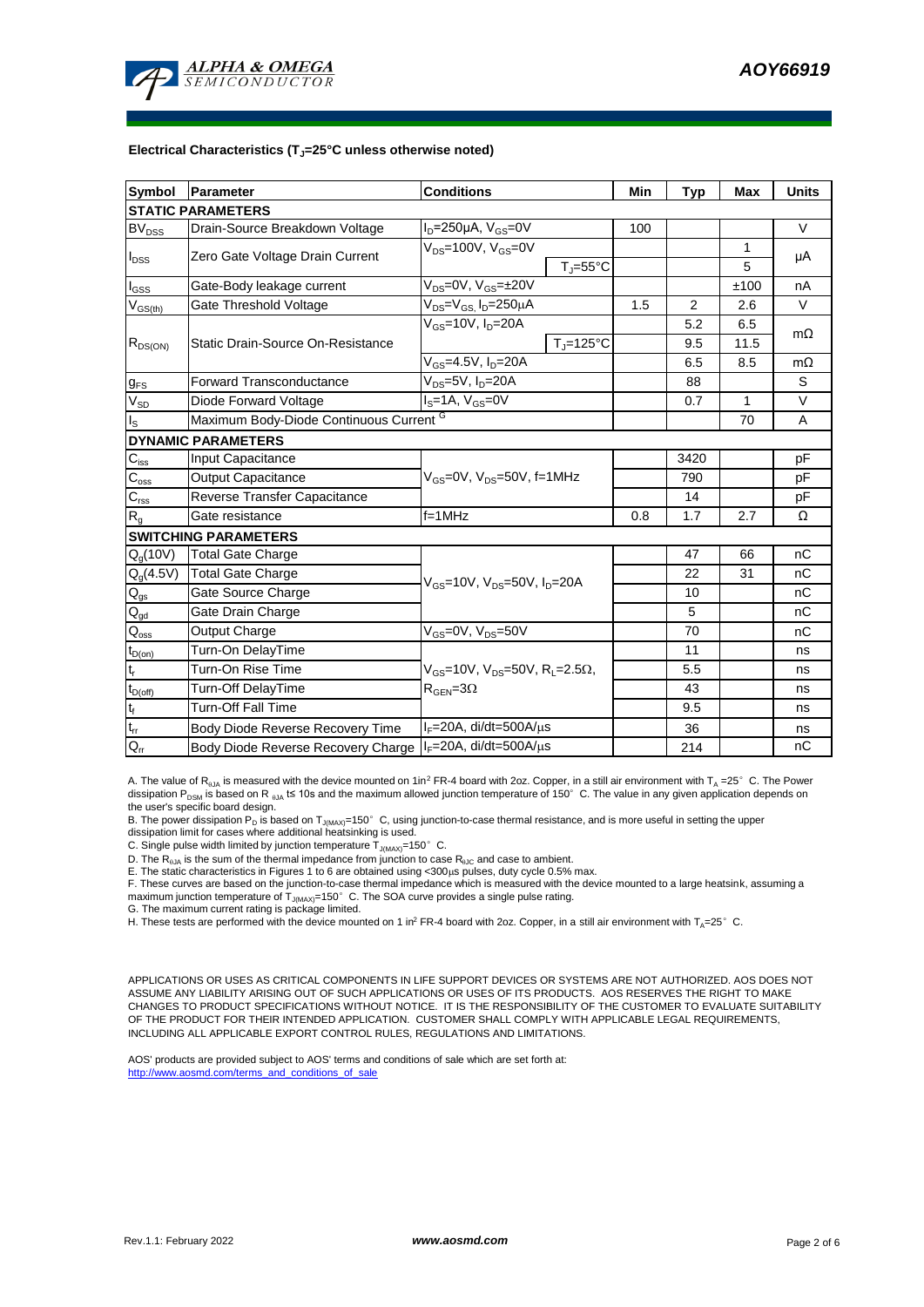

**ALPHA & OMEGA SEMICONDUCTOR** 

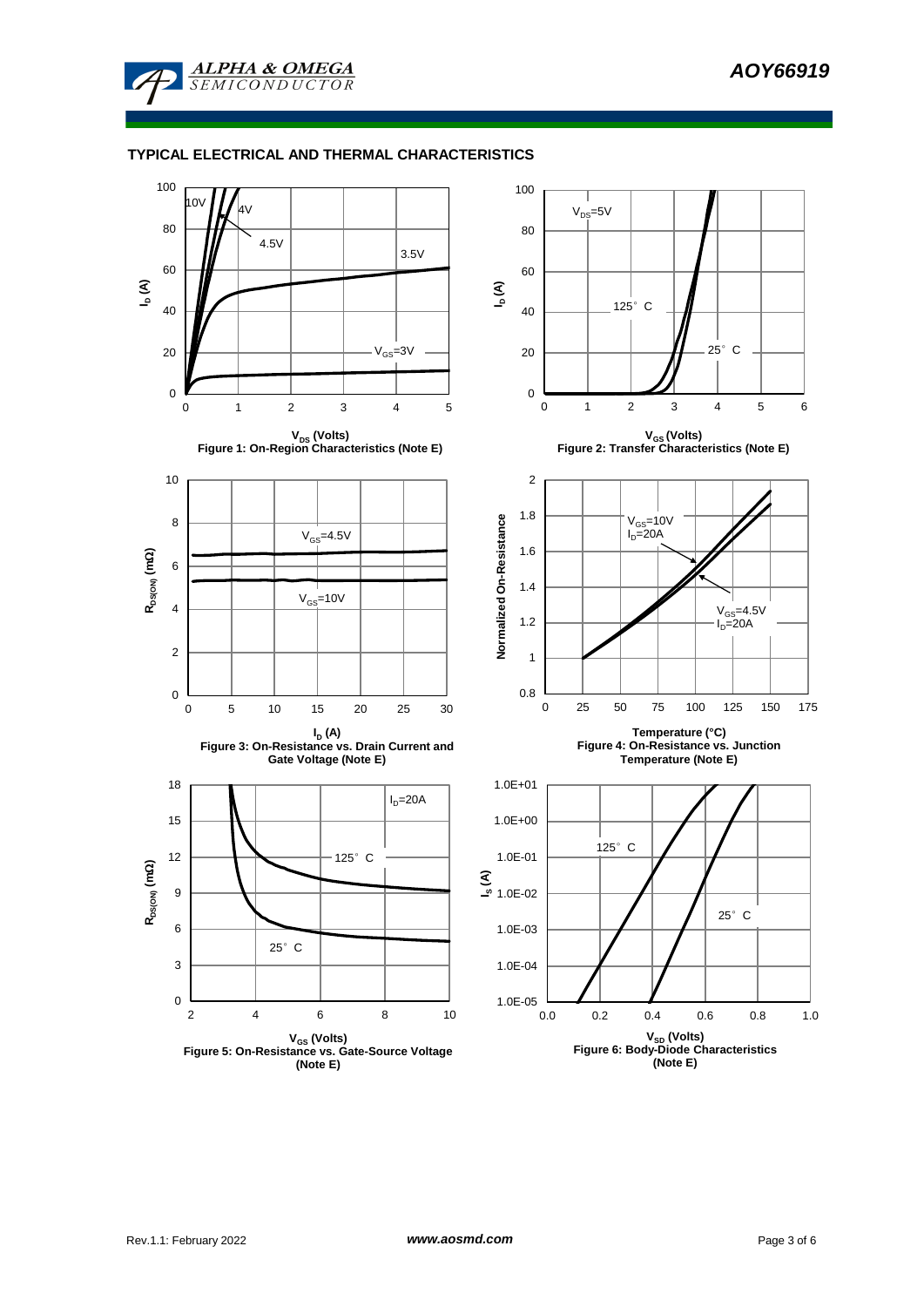

## **TYPICAL ELECTRICAL AND THERMAL CHARACTERISTICS**

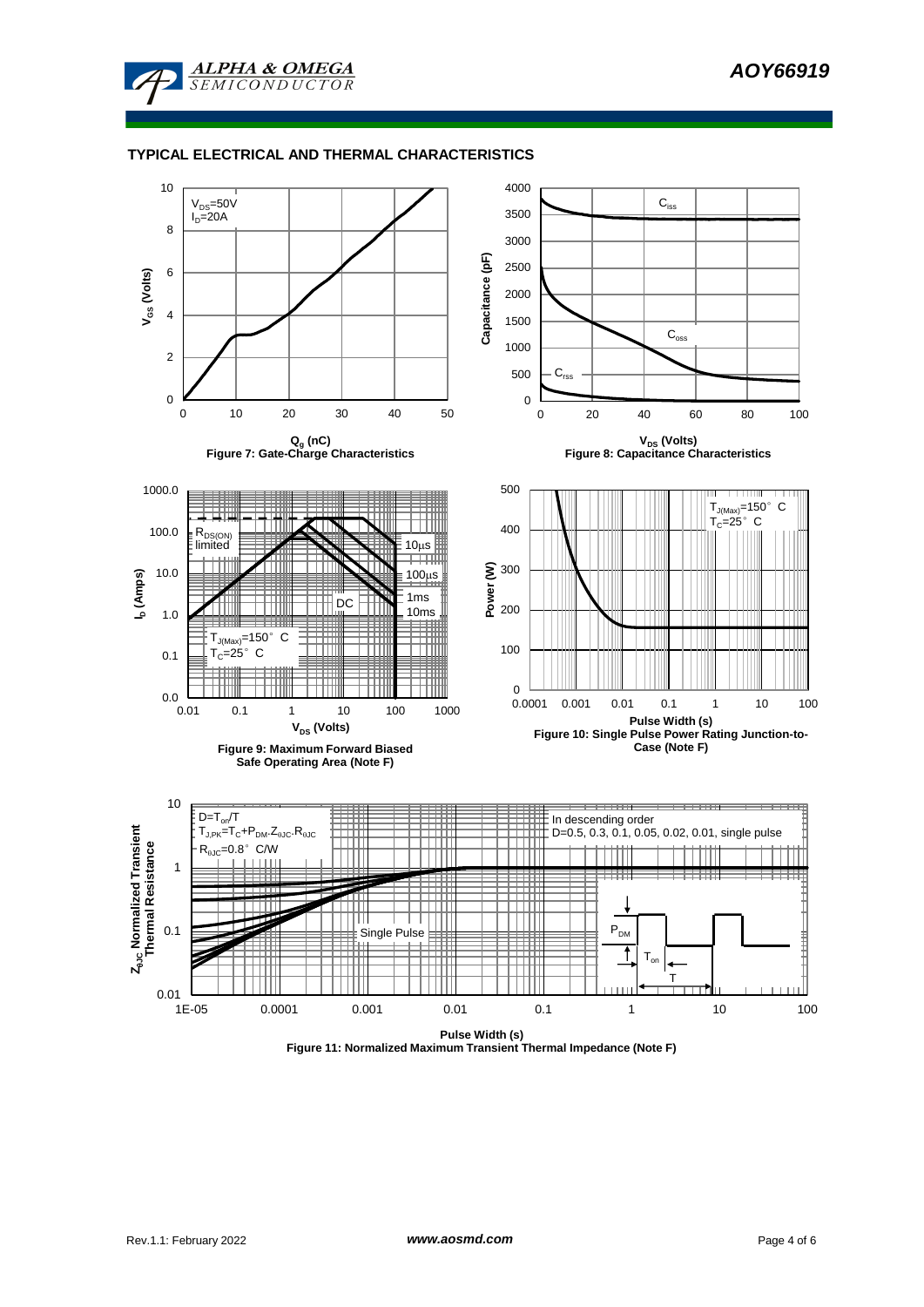

## **TYPICAL ELECTRICAL AND THERMAL CHARACTERISTICS**



**Figure 16: Normalized Maximum Transient Thermal Impedance (Note H)**